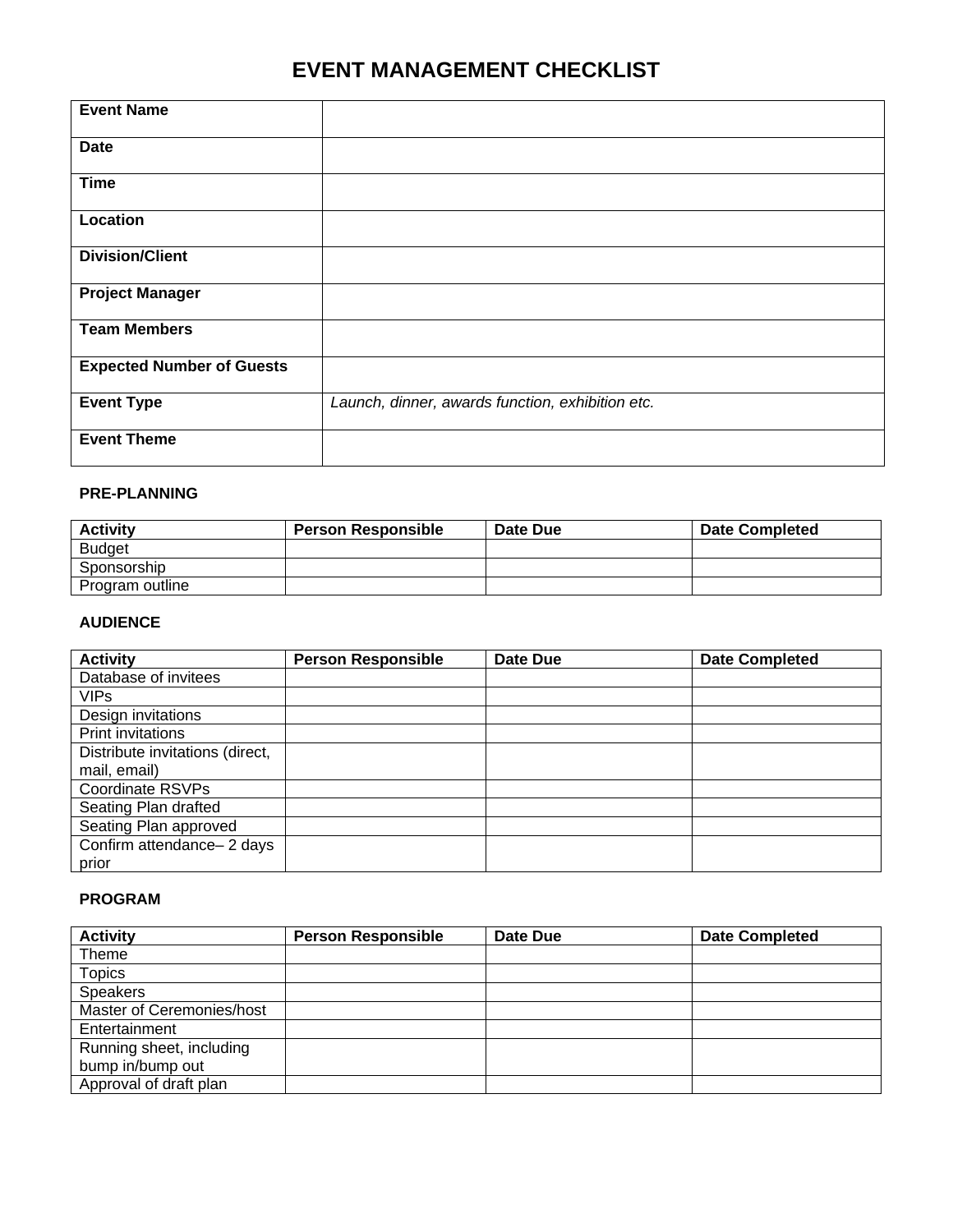## **PRINTED PROGRAM (if applicable)**

| <b>Activity</b>             | <b>Person Responsible</b> | Date Due | <b>Date Completed</b> |
|-----------------------------|---------------------------|----------|-----------------------|
| Corporate requirements      |                           |          |                       |
| (logos/statements/profiles) |                           |          |                       |
| Introductory message(s)     |                           |          |                       |
| Acknowledgements (eg        |                           |          |                       |
| sponsor logos and           |                           |          |                       |
| advertisements/editorial)   |                           |          |                       |
| Speaker abstracts           |                           |          |                       |
| Final program               |                           |          |                       |
| Quantity                    |                           |          |                       |
| Design                      |                           |          |                       |
| Printing                    |                           |          |                       |
| Distribution                |                           |          |                       |
| Other (provide description) |                           |          |                       |

#### **VENUE**

| <b>Activity</b>             | <b>Person Responsible</b> | Date Due | <b>Date Completed</b> |
|-----------------------------|---------------------------|----------|-----------------------|
| Food and beverage           |                           |          |                       |
| Rooms (plenary, speakers,   |                           |          |                       |
| entertainers, VIPs, media)  |                           |          |                       |
| Exhibition space (capacity, |                           |          |                       |
| floor plan, bump in and     |                           |          |                       |
| bump out times)             |                           |          |                       |
| Music (background/live),    |                           |          |                       |
| dance floor                 |                           |          |                       |
| Room capacity               |                           |          |                       |
| (seating/standing           |                           |          |                       |
| configuration)              |                           |          |                       |
| Floor plan                  |                           |          |                       |
| Disabled access; visual &   |                           |          |                       |
| hearing impaired access     |                           |          |                       |
| Directional signage         |                           |          |                       |
| Parking                     |                           |          |                       |
| <b>Technical Support</b>    |                           |          |                       |
| Marquee/ outdoor facilities |                           |          |                       |
| Special requirements        |                           |          |                       |

#### **SPEAKERS**

| <b>Activity</b>             | <b>Person Responsible</b> | <b>Date Due</b> | <b>Date Completed</b> |
|-----------------------------|---------------------------|-----------------|-----------------------|
| Identify speakers           |                           |                 |                       |
| Invite speakers             |                           |                 |                       |
| Confirm speakers            |                           |                 |                       |
| Confirm each speaker's      |                           |                 |                       |
| allowances/requirements     |                           |                 |                       |
| Gifts                       |                           |                 |                       |
| Book accommodation          |                           |                 |                       |
| Coordinate transport and    |                           |                 |                       |
| transfers                   |                           |                 |                       |
| Coordinate 'Meet and Greet' |                           |                 |                       |
| Appoint and brief hosts     |                           |                 |                       |
| Other speaker requirements  |                           |                 |                       |
| Biographies, photos and     |                           |                 |                       |
| abstracts                   |                           |                 |                       |
| Electronic copies of        |                           |                 |                       |
| presentations               |                           |                 |                       |
| Other (provide description) |                           |                 |                       |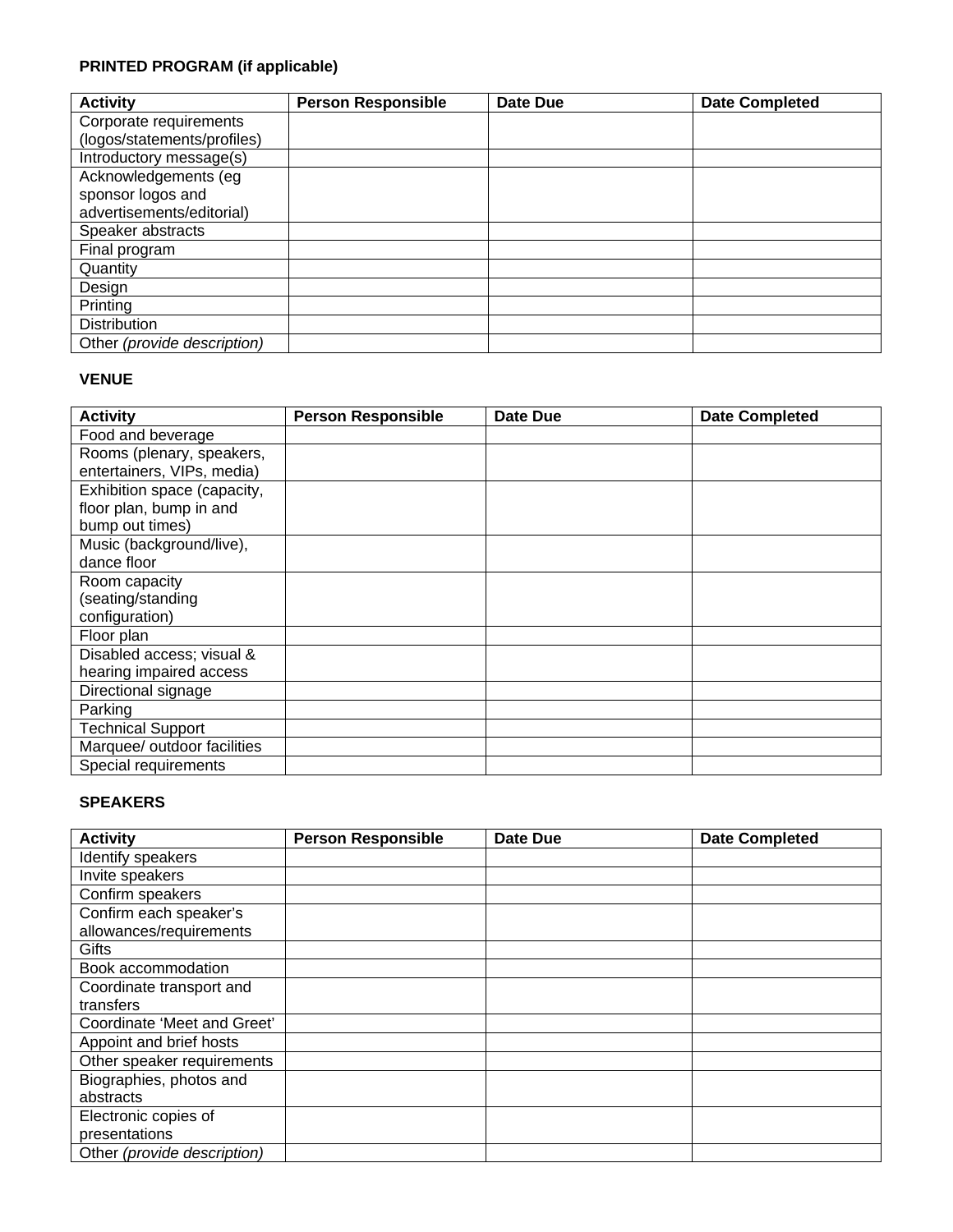#### **EQUIPMENT**

| <b>Activity</b>             | <b>Person Responsible</b> | <b>Date Due</b> | <b>Date Completed</b> |
|-----------------------------|---------------------------|-----------------|-----------------------|
| Lectern                     |                           |                 |                       |
| Podium                      |                           |                 |                       |
| Microphone(s)               |                           |                 |                       |
| LCD projector/screen        |                           |                 |                       |
| Raised platform             |                           |                 |                       |
| Laser pointer               |                           |                 |                       |
| Video projector             |                           |                 |                       |
| Panel set ups               |                           |                 |                       |
| <b>Extension cords</b>      |                           |                 |                       |
| VCR/DVD, television         |                           |                 |                       |
| Tape player/ radio          |                           |                 |                       |
| Media facilities            |                           |                 |                       |
| Other (provide description) |                           |                 |                       |

#### **PUBLICITY & PROMOTION**

| <b>Activity</b>              | <b>Person Responsible</b> | Date Due | <b>Date Completed</b> |
|------------------------------|---------------------------|----------|-----------------------|
| Determine sponsor reqs.      |                           |          |                       |
| Logo/brand requirements      |                           |          |                       |
| <b>Satchels</b>              |                           |          |                       |
| Fliers/brochures             |                           |          |                       |
| Direct mail (print & email)  |                           |          |                       |
| Gifts                        |                           |          |                       |
| <b>Posters</b>               |                           |          |                       |
| Advertising (electronic and  |                           |          |                       |
| print)                       |                           |          |                       |
| Web marketing                |                           |          |                       |
| Public Relations campaign    |                           |          |                       |
| (including media- press      |                           |          |                       |
| releases/ media opportunity) |                           |          |                       |
| Photography, video           |                           |          |                       |
| recording                    |                           |          |                       |
| Signage (including           |                           |          |                       |
| backdrops, lectern,          |                           |          |                       |
| entrance)                    |                           |          |                       |
| Displays and exhibition      |                           |          |                       |
| Other (provide description)  |                           |          |                       |

## **FOOD & BEVERAGE**

| <b>Activity</b>            | <b>Person Responsible</b> | Date Due | <b>Date Completed</b> |
|----------------------------|---------------------------|----------|-----------------------|
| Menu selection (including  |                           |          |                       |
| beverages and special      |                           |          |                       |
| dietary requests)          |                           |          |                       |
| Caterers                   |                           |          |                       |
| Service (buffet, seated,   |                           |          |                       |
| standing)                  |                           |          |                       |
| Menu tasting               |                           |          |                       |
| Table configuration        |                           |          |                       |
| Head table                 |                           |          |                       |
| Place cards                |                           |          |                       |
| Floor plan                 |                           |          |                       |
| Running sheet for F & B    |                           |          |                       |
| Refreshments in break-out, |                           |          |                       |
| media and speaker          |                           |          |                       |